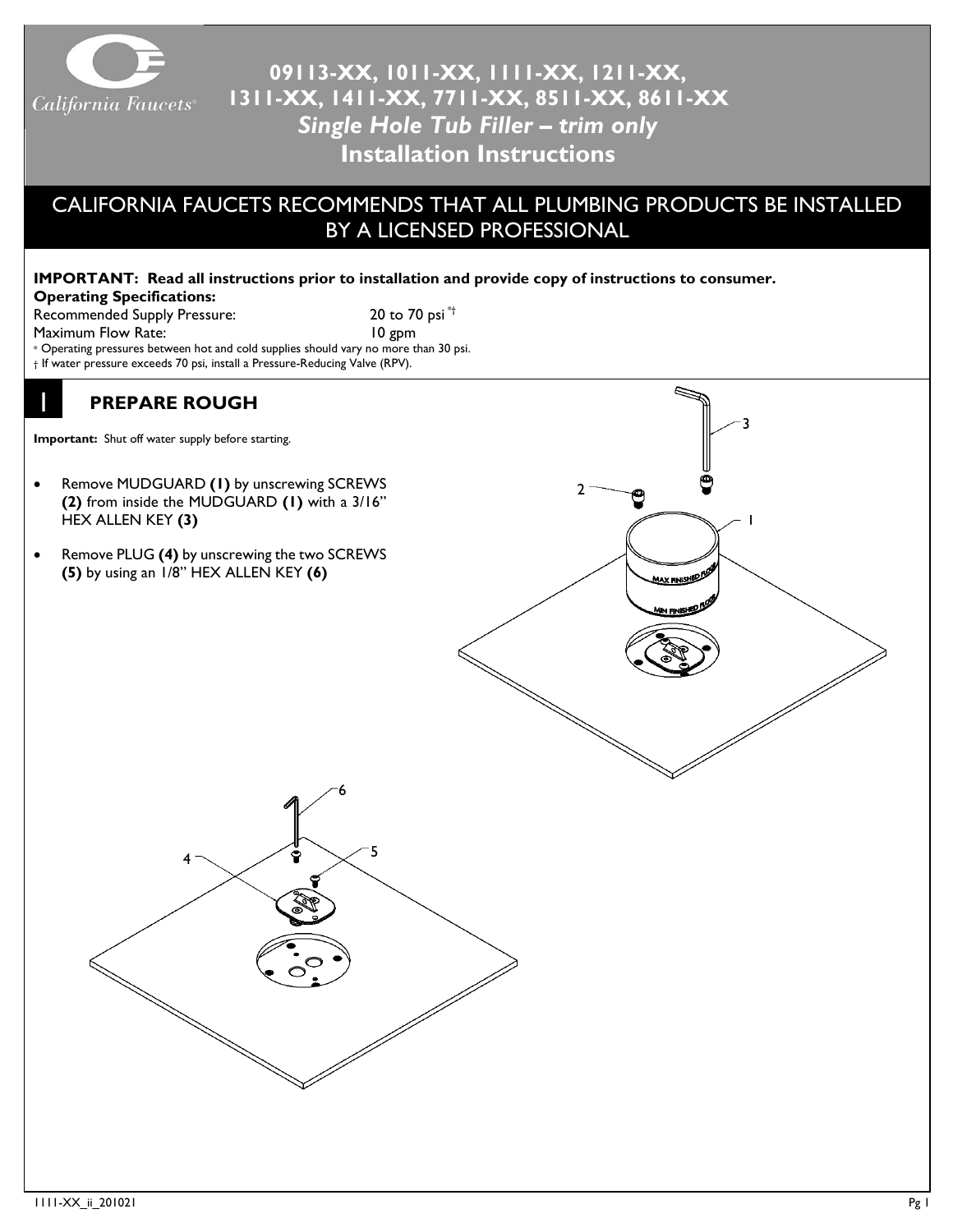## 2 **ATTACH LEG TO ROUGH**

- Slide COVER **(7)** up LEG **(8)** to allow enough room to access MOUNTING FLANGE **(9)**
- Ensure that there is sufficient grease on all O-RINGS **(10a)** on quick SUPPLY TUBES **(10)** and insert into the ROUGH **(11)**
- Hand tighten BOLTS **(12)** with WASHERS **(13)** through MOUNTING FLANGE **(9)** and into the ROUGH **(11)**
- Using a 3/16" HEX ALLEN KEY **(14)** securely tighten MOUNTING FLANGE **(9)** onto ROUGH **(11)**

12

 $\bullet$ 

13

• Leave cover up until STEP 4

9